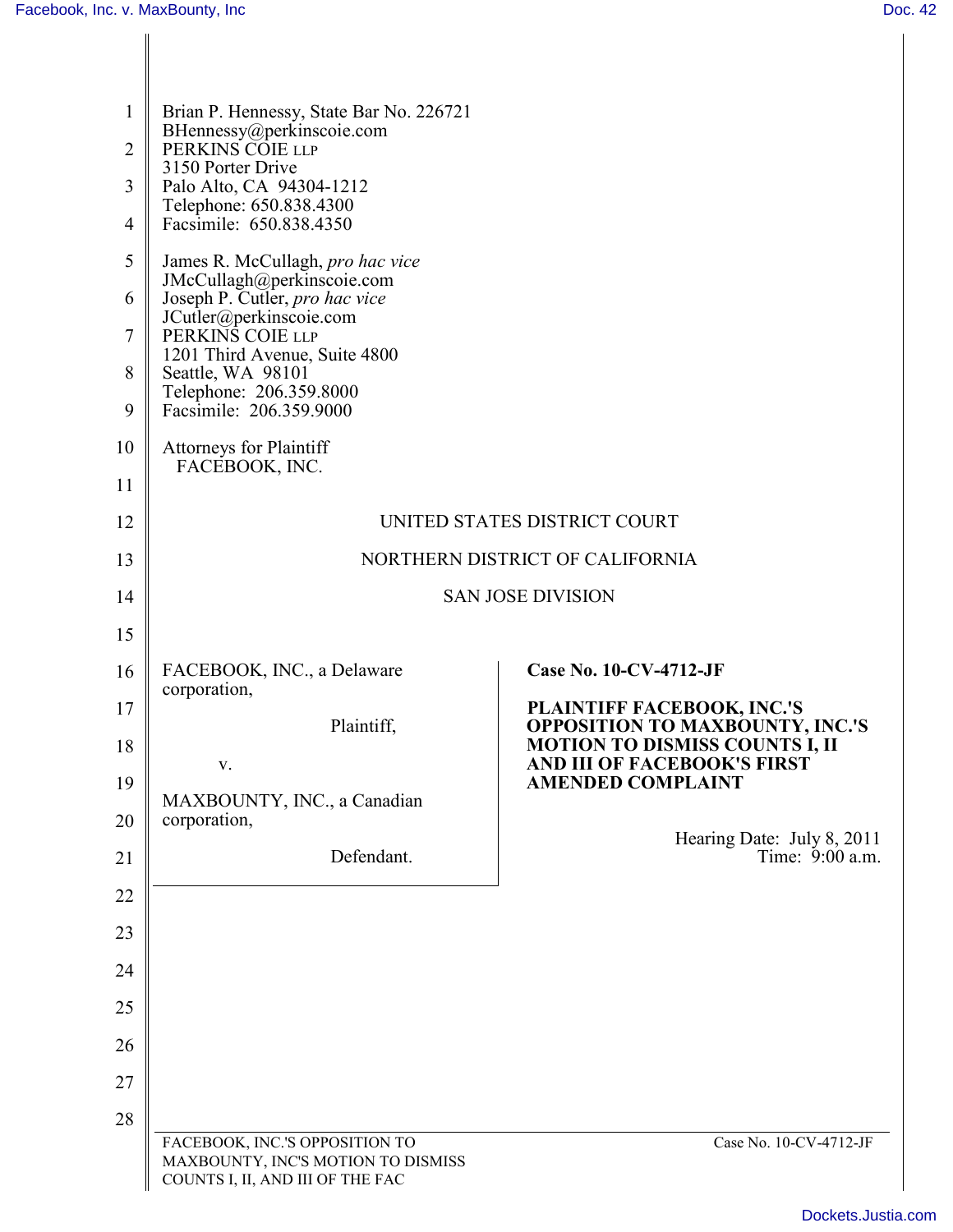| $\mathbf{I}$ . |                 |                                                                                                            | Page                   |
|----------------|-----------------|------------------------------------------------------------------------------------------------------------|------------------------|
| $\prod$ .      |                 |                                                                                                            |                        |
| III.           |                 |                                                                                                            |                        |
|                | $A_{\cdot}$     | MaxBounty's Motion For Reconsideration of Facebook's                                                       |                        |
|                | 1.              |                                                                                                            |                        |
|                | 2.              | MaxBounty's Motion for Reconsideration of<br>Facebook's CAN-SPAM and CFAA Claims Is                        |                        |
|                | 3.              | MaxBounty Has Identified No Grounds on Which a<br>Motion for Reconsideration Could be Permitted as to      |                        |
|                | B.              | Even If Not an Improper Request for Reconsideration,<br>MaxBounty's Request to Dismiss Facebook's CAN-SPAM |                        |
|                | 1.              | MaxBounty's Request to Dismiss Facebook's CAN-<br>SPAM Claim Is Contrary to the Plain Language of          |                        |
|                | 2.              |                                                                                                            |                        |
|                | $\mathcal{C}$ . | Facebook's First Amended Complaint Pleads Fraud with                                                       |                        |
| IV.            |                 |                                                                                                            |                        |
|                |                 |                                                                                                            |                        |
|                |                 |                                                                                                            |                        |
|                |                 |                                                                                                            |                        |
|                |                 |                                                                                                            |                        |
|                |                 |                                                                                                            |                        |
|                |                 |                                                                                                            |                        |
|                |                 |                                                                                                            |                        |
|                |                 |                                                                                                            |                        |
|                |                 | FACEBOOK, INC.'S OPPOSITION TO                                                                             | Case No. 10-CV-4712-JF |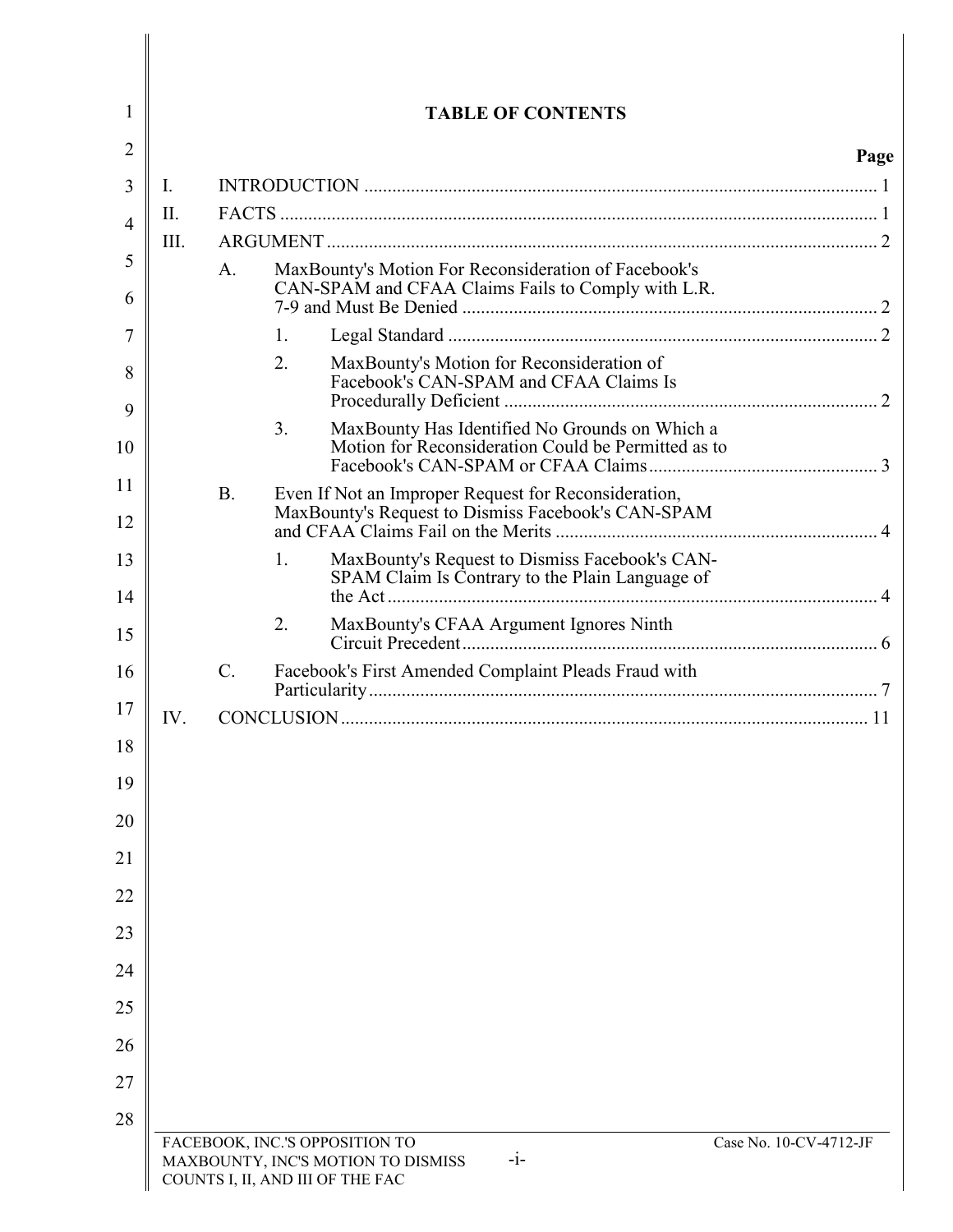| 1              | <b>TABLE OF AUTHORITIES</b>                                                                                                                   |
|----------------|-----------------------------------------------------------------------------------------------------------------------------------------------|
| $\overline{2}$ | Page                                                                                                                                          |
| 3              |                                                                                                                                               |
| 4              | <b>FEDERAL CASES</b>                                                                                                                          |
| 5              | Ashcroft v. Iqbal,                                                                                                                            |
| 6              | AtPac, Inc. v. Aptitude Solutions, Inc.,                                                                                                      |
| 7              |                                                                                                                                               |
| 8              | Bangura v. Hansen,                                                                                                                            |
| 9              | Bell Atl. Corp. v. Twombly,                                                                                                                   |
| 10             |                                                                                                                                               |
| 11             | Bowoto v. Chevron Corp.,                                                                                                                      |
| 12             | No. C 99-02506 SI, 2007 WL 2349338                                                                                                            |
| 13             | Hedges v. United States,                                                                                                                      |
| 14             |                                                                                                                                               |
| 15             | In re Gilead Scis. Sec. Litig.,                                                                                                               |
| 16             |                                                                                                                                               |
| 17             | Liao v. Ashcroft,                                                                                                                             |
| 18             | No. C 08-2776PJH, 2009 WL 1033393                                                                                                             |
| 19             | LVRC Holdings, LLC v. Brekka,                                                                                                                 |
| 20             |                                                                                                                                               |
| 21             | Odom v. Microsoft Corp.,                                                                                                                      |
|                |                                                                                                                                               |
| 22             | Patito v. Downey Savings & Loan Ass'n, F.A.,<br>No. C 09-03574 JF (HRL), 2010 WL 476723                                                       |
| 23             |                                                                                                                                               |
| 24             | Spinedex Physical Therapy USA, Inc. v.                                                                                                        |
| 25             | United Healthcare of Ariz., Inc.,                                                                                                             |
| 26             |                                                                                                                                               |
| 27             | Taylor v. Higgins,                                                                                                                            |
| 28             | No. C 07-5295 MHP (PR), 2009 WL 224953                                                                                                        |
|                | FACEBOOK, INC.'S OPPOSITION TO<br>Case No. 10-CV-4712-JF<br>$-i$ i-<br>MAXBOUNTY, INC'S MOTION TO DISMISS<br>COUNTS I, II, AND III OF THE FAC |

I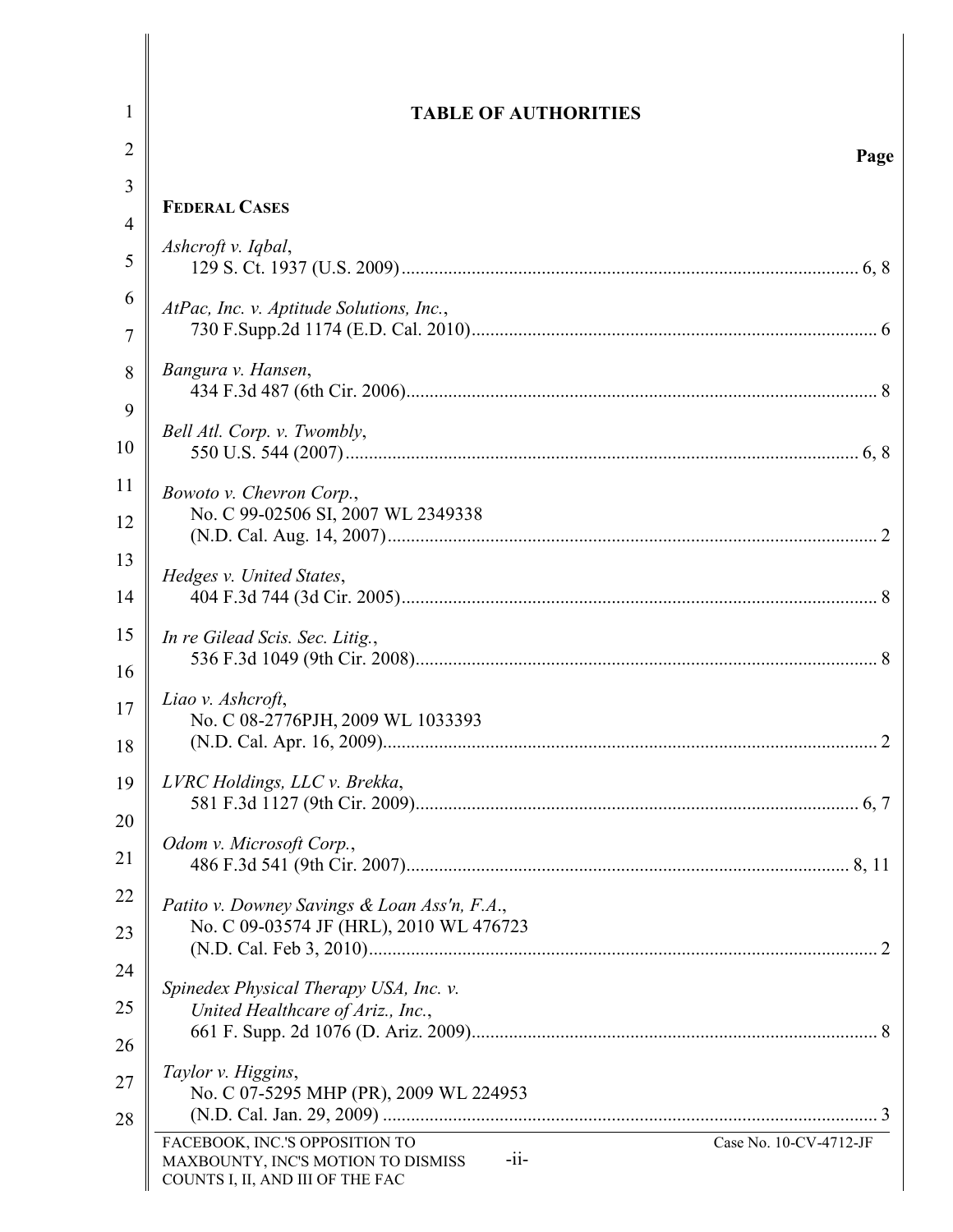| $\mathbf{I}$        | <b>TABLE OF AUTHORITIES</b><br>(continued)                                                                                                    |
|---------------------|-----------------------------------------------------------------------------------------------------------------------------------------------|
| 2                   | Page                                                                                                                                          |
| 3<br>$\overline{4}$ | U.S. v. Nosal,                                                                                                                                |
| 5                   | <b>FEDERAL STATUTES</b>                                                                                                                       |
| 6                   |                                                                                                                                               |
| 7                   |                                                                                                                                               |
| 8                   |                                                                                                                                               |
| 9                   |                                                                                                                                               |
| 10                  |                                                                                                                                               |
| 11                  | <b>RULES</b>                                                                                                                                  |
| 12                  |                                                                                                                                               |
| 13                  |                                                                                                                                               |
| 14                  |                                                                                                                                               |
| 15                  |                                                                                                                                               |
| 16                  | <b>OTHER AUTHORITIES</b>                                                                                                                      |
| 17<br>18            | 2 James Wm. Moore, Moore's Federal Practice § 12.34[1][a] at 12-                                                                              |
| 19                  | Federal Trade Commission, "16 CFR pt. 316 Definitions and                                                                                     |
| 20                  | Implementation Under the CAN-SPAM Act; Final Rule,"                                                                                           |
| 21                  |                                                                                                                                               |
| 22                  |                                                                                                                                               |
| 23                  |                                                                                                                                               |
| 24                  |                                                                                                                                               |
| 25                  |                                                                                                                                               |
| 26                  |                                                                                                                                               |
| 27                  |                                                                                                                                               |
| 28                  | FACEBOOK, INC.'S OPPOSITION TO<br>Case No. 10-CV-4712-JF<br>MAXBOUNTY, INC'S MOTION TO DISMISS<br>$-iii-$<br>COUNTS I, II, AND III OF THE FAC |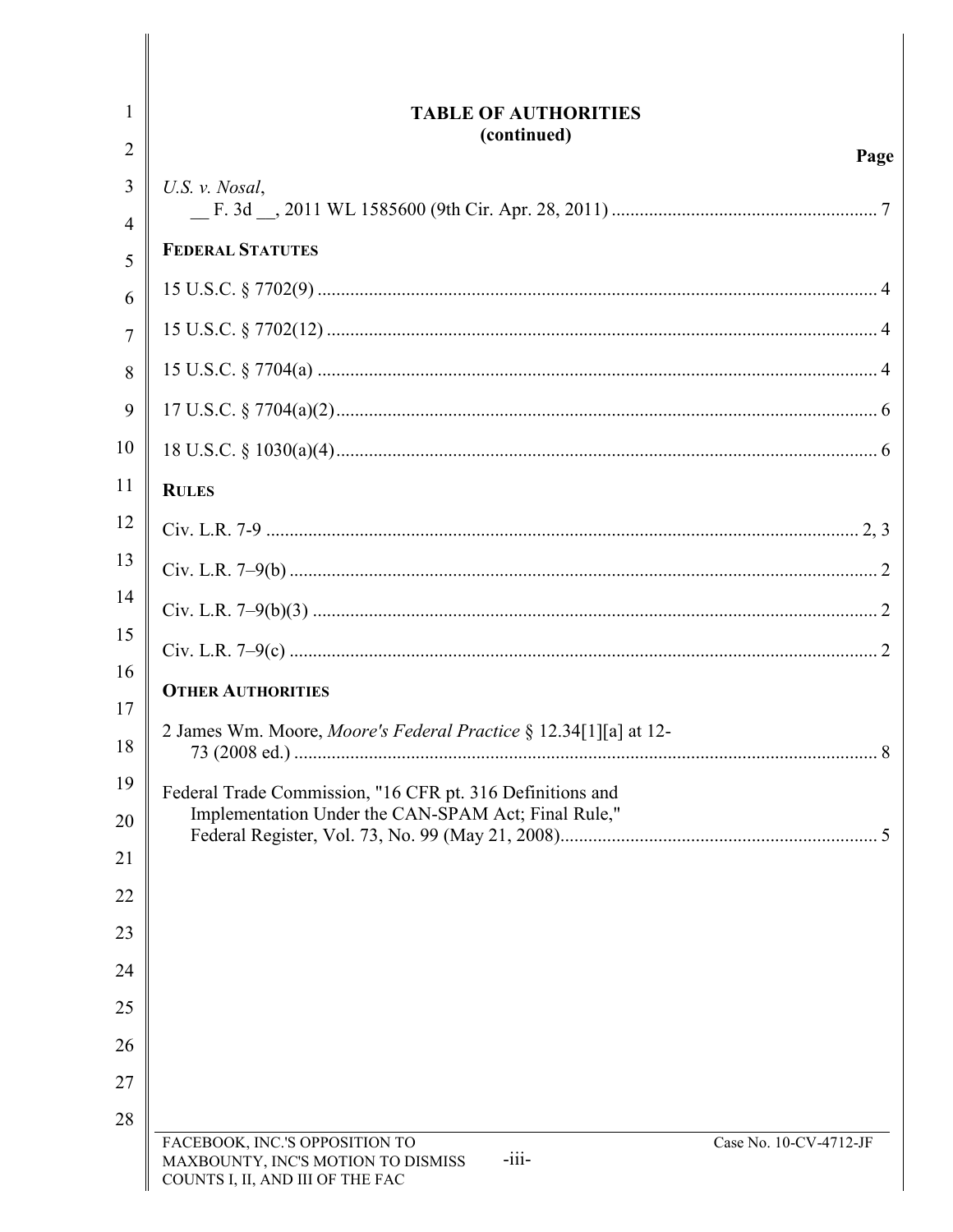| 1              | <b>INTRODUCTION</b><br>I.                                                                                                                   |
|----------------|---------------------------------------------------------------------------------------------------------------------------------------------|
| $\overline{2}$ | Undeterred by the Court's prior denial of its request for dismissal of Facebook's CAN-                                                      |
| 3              | SPAM Act and Computer Fraud and Abuse Act ("CFAA") claims, MaxBounty has now                                                                |
| $\overline{4}$ | improperly dressed up a motion for reconsideration as a motion to dismiss. MaxBounty's attempt                                              |
| 5              | for a second bite at the apple is improper and should be denied. MaxBounty's renewed motion to                                              |
| 6              | dismiss Facebook's fraud claim should also be denied. Facebook's First Amended Complaint                                                    |
| 7              | ("FAC") includes specific allegations addressing each of the items identified by the Court's March                                          |
| 8              | 28, 2011 Order. Faced with specific facts identifying specific individuals and specific examples                                            |
| 9              | of MaxBounty's complicity with the fraud perpetrated on Facebook, MaxBounty stubbornly                                                      |
| 10             | argues that even this level of specificity is not enough. MaxBounty's motion to dismiss is a                                                |
| 11             | dilatory tactic that should be denied.                                                                                                      |
| 12             | <b>FACTS</b><br>П.                                                                                                                          |
| 13             | MaxBounty first sought dismissal of Facebook's CAN-SPAM, CFAA and fraud claims in                                                           |
| 14             | December 2010. Dkt. 11. The Court denied MaxBounty's request to dismiss Facebook's CAN-                                                     |
| 15             | SPAM and CFAA claims, finding that Facebook sufficiently pleaded both. Order Granting in                                                    |
| 16             | Part and Denying in Part Motion to Dismiss (Dkt. 35) ("Order") at 8, 9. The Court granted                                                   |
| 17             | MaxBounty's motion to dismiss Facebook's common law fraud claim with leave to amend,                                                        |
| 18             | finding that the claim needed additional specificity.                                                                                       |
| 19             | On April 19, 2011, Facebook filed its FAC. Dkt. 36. Facebook provided additional,                                                           |
| 20             | specific, and detailed facts to support its fraud claim, but made no substantive changes to its                                             |
| 21             | CAN-SPAM or CFAA claims. <i>Compare Dkt.</i> 1 to Dkt. 36. On May 13, 2011, MaxBounty filed                                                 |
| 22             | a second motion to dismiss the same three claims addressed in its first motion to dismiss. Dkt. 40                                          |
| 23             | ("Motion").                                                                                                                                 |
| 24             |                                                                                                                                             |
| 25             |                                                                                                                                             |
| 26             |                                                                                                                                             |
| 27             |                                                                                                                                             |
| 28             | FACEBOOK, INC.'S OPPOSITION TO<br>Case No. 10-CV-4712-JF<br>$-1-$<br>MAXBOUNTY, INC'S MOTION TO DISMISS<br>COUNTS I, II, AND III OF THE FAC |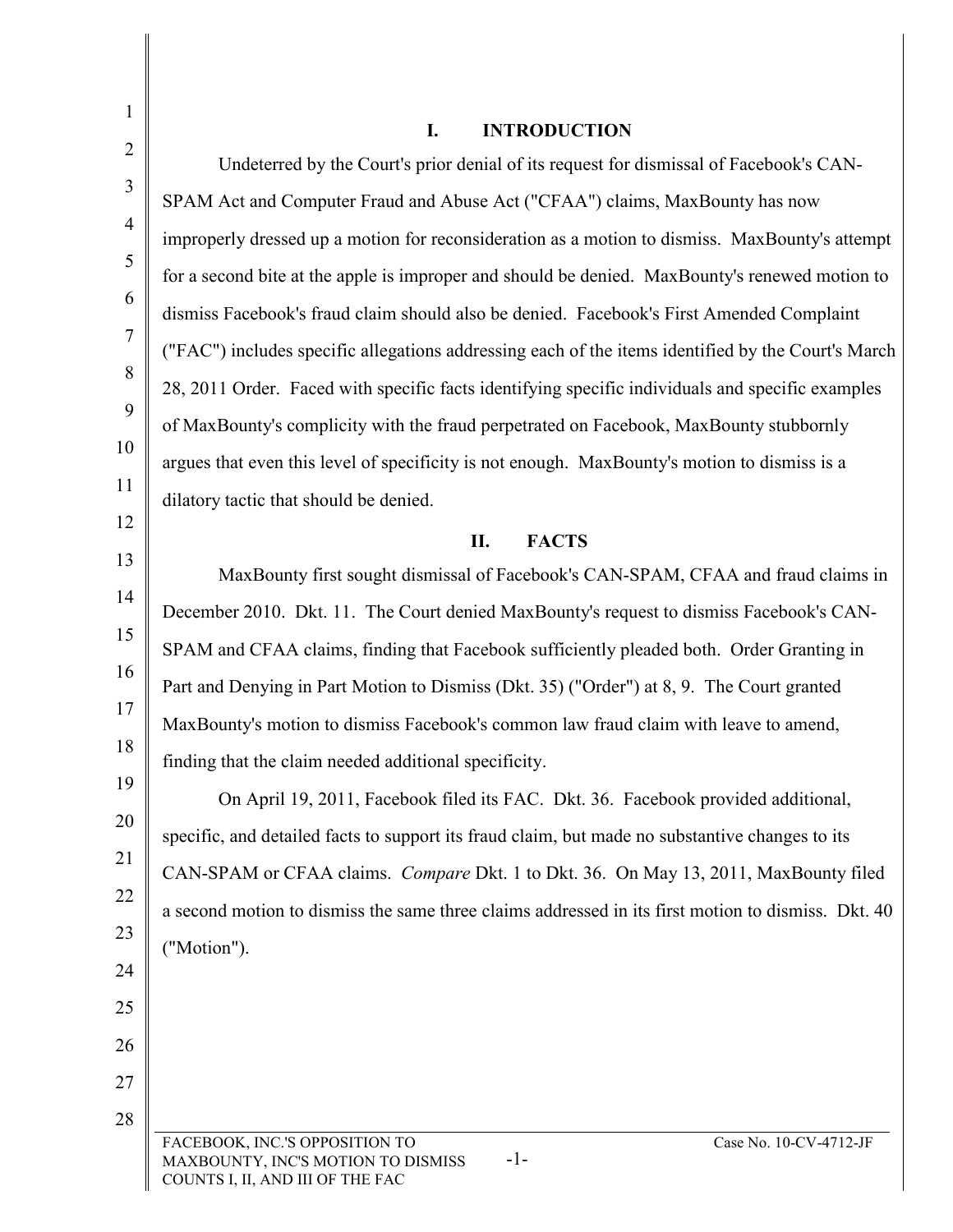| $\mathbf{1}$   | Ш.<br><b>ARGUMENT</b>                                                                                                                       |
|----------------|---------------------------------------------------------------------------------------------------------------------------------------------|
| $\overline{2}$ | MaxBounty's Motion For Reconsideration of Facebook's CAN-SPAM and CFAA<br>A.<br>Claims Fails to Comply with L.R. 7-9 and Must Be Denied.    |
| 3              | <b>Legal Standard</b><br>1.                                                                                                                 |
| $\overline{4}$ | MaxBounty couches its motion as a "motion to dismiss"; however, as to Facebook's CAN-                                                       |
| 5              | SPAM and CFAA claims MaxBounty's motion is nothing more than a motion for reconsideration.                                                  |
| 6              | MaxBounty did not request leave to file such a motion. Moreover, MaxBounty has not satisfied                                                |
| 7              | any of the limited grounds on which a motion for reconsideration would be permitted.                                                        |
| 8              | Motions for reconsideration are governed by Civil Local Rule ("L.R.") 7-9, which                                                            |
| 9              | mandates that "no party may notice a motion for reconsideration without first obtaining leave of                                            |
| 10             | court" L.R. 7-9 also provides that a motion for reconsideration must make a specific showing                                                |
| 11             | that: (1) a material difference in fact or law exists from that which was presented to the Court                                            |
| 12             | before entry of the first order, and that despite reasonable diligence the moving party did not                                             |
| 13             | know of this fact or law; (2) new material facts or a change of law occurred after the first order;                                         |
| 14             | or $(3)$ the court's prior order was manifestly unjust. L.R. 7-9(b). Furthermore, the motion may                                            |
| 15             | not repeat any oral or written argument previously made with respect to the interlocutory order                                             |
| 16             | that the party seeks to have reconsidered. L.R. 7-9(c). If a party fails to present in its initial                                          |
| 17             | motion an argument that it could have raised, that argument is deemed waived for purposes of the                                            |
| 18             | motion for reconsideration. See Bowoto v. Chevron Corp., No. C 99-02506 SI, 2007 WL                                                         |
| 19             | 2349338, at *7 (N.D. Cal. Aug. 14, 2007) ("[t]he rationale underlying Local Rule 7-9(b)(3) is                                               |
| 20             | clear: in our system it is the job of the advocates, not the court, to find and apply relevant law to                                       |
| 21             | the facts of a particular case. If an advocate fails to do so, the court cannot be faulted for reaching                                     |
| 22             | an erroneous conclusion, and the advocate should not be given a 'second bite at the apple."").                                              |
| 23<br>24       | MaxBounty's Motion for Reconsideration of Facebook's CAN-SPAM and<br>2.<br><b>CFAA Claims Is Procedurally Deficient.</b>                    |
| 25             | MaxBounty's motion should be denied because it has failed to meet the prerequisite of                                                       |
| 26             | requesting leave to file a motion for reconsideration. See Patito v. Downey Savings & Loan                                                  |
| 27             | Ass'n, F.A., No. C 09-03574 JF (HRL), 2010 WL 476723, at *1 (N.D. Cal. Feb 3, 2010) (finding                                                |
| 28             | motion procedurally improper, but <i>pro se</i> plaintiff allowed to proceed); <i>Liao v. Ashcroft</i> ,                                    |
|                | FACEBOOK, INC.'S OPPOSITION TO<br>Case No. 10-CV-4712-JF<br>$-2-$<br>MAXBOUNTY, INC'S MOTION TO DISMISS<br>COUNTS I, II, AND III OF THE FAC |

Ι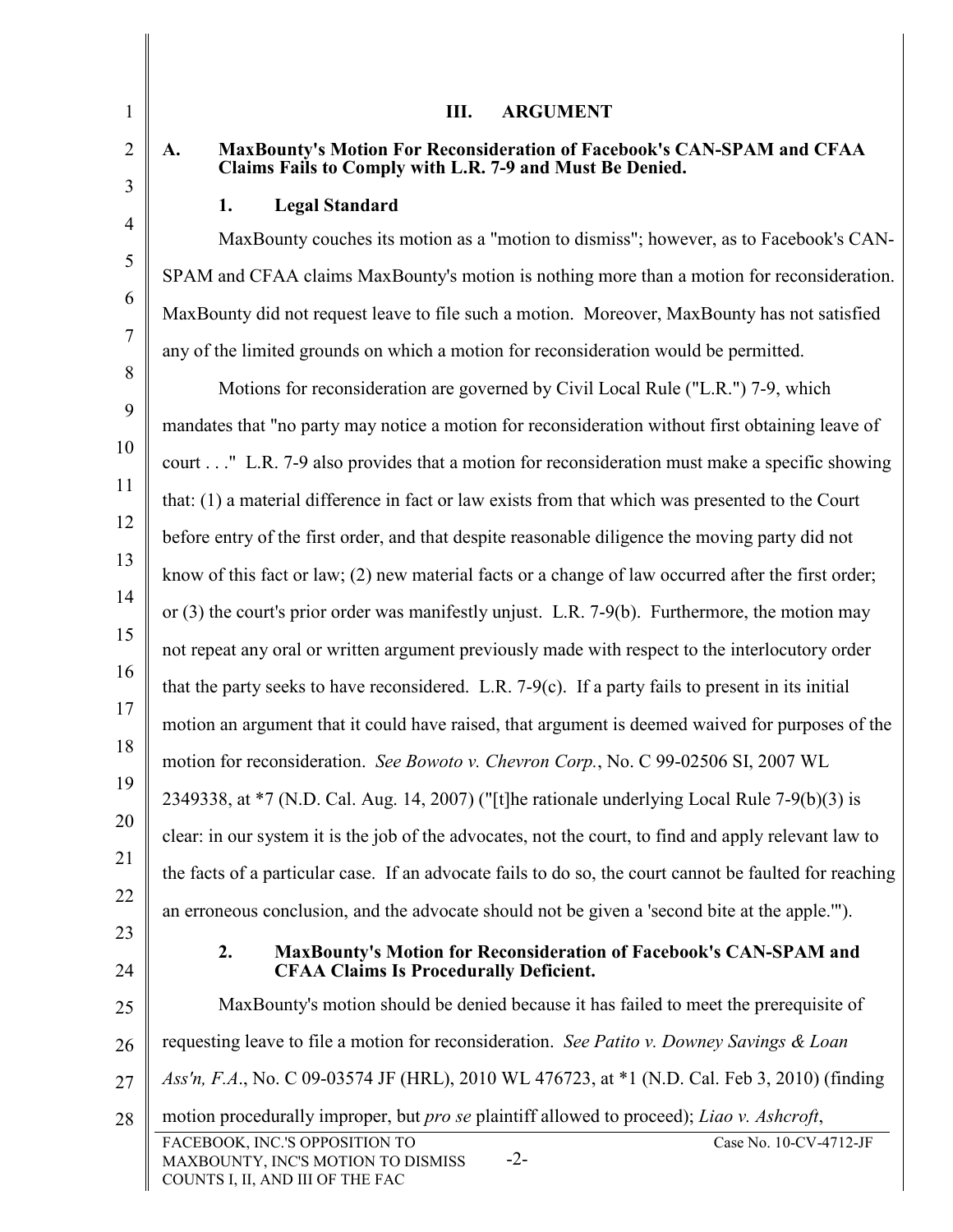| $\mathbf{1}$   | No. C 08-2776PJH, 2009 WL 1033393 (N.D. Cal. Apr. 16, 2009) (denying motion outright for                                                                                                                               |
|----------------|------------------------------------------------------------------------------------------------------------------------------------------------------------------------------------------------------------------------|
| $\overline{2}$ | failure to request leave).                                                                                                                                                                                             |
| 3              | However, even if the Court allows MaxBounty's motion to proceed as a request for leave                                                                                                                                 |
| $\overline{4}$ | to file a motion for reconsideration, its request should be denied because MaxBounty has not                                                                                                                           |
| 5              | identified a single basis upon which a motion for reconsideration could be granted.                                                                                                                                    |
| 6<br>7         | 3.<br><b>MaxBounty Has Identified No Grounds on Which a Motion for</b><br>Reconsideration Could be Permitted As To Facebook's CAN-SPAM or CFAA<br>Claims.                                                              |
| 8              | The Court previously denied MaxBounty's request to dismiss Facebook's CAN-SPAM                                                                                                                                         |
| 9              | Act and CFAA claims. Nothing has changed since the Court's Order. The sufficiency of                                                                                                                                   |
| 10             | Facebook's pleadings as to these claims has already been decided.                                                                                                                                                      |
| 11             | In its first motion to dismiss, MaxBounty chose to argue only that communications on                                                                                                                                   |
| 12             | Facebook's website are not "electronic mail messages" within the meaning of the CAN-SPAM                                                                                                                               |
| 13             | Act. Dkt. 11 at 3-4. Having failed on that argument, MaxBounty now tries a new argument                                                                                                                                |
| 14             | targeting the exact same allegations that were previously found to sufficiently plead a CAN-                                                                                                                           |
| 15             | SPAM cause of action. <i>Compare</i> Complaint (Dkt. 1) <b>[1]</b> 58-74 with FAC (Dkt. 36) <b>[1]</b> 63-80.                                                                                                          |
| 16             | And, MaxBounty now requests dismissal of Facebook's CFAA claim on the grounds that the                                                                                                                                 |
| 17             | complained-of actions did not "exceed[] authorized access." Motion at 4-5. MaxBounty's motion                                                                                                                          |
| 18             | relies on no new facts, and MaxBounty cites to no new law that was not available to it when it                                                                                                                         |
| 19             | originally moved to dismiss this claim.                                                                                                                                                                                |
| 20             | None of the new arguments submitted by MaxBounty satisfy any of the limited                                                                                                                                            |
| 21             | circumstances in which a party may request reconsideration. MaxBounty provides no explanation                                                                                                                          |
| 22             | as to why it did not present the pre-existing case law it now relies upon in its prior motion to                                                                                                                       |
| 23             | dismiss. Nor has it presented any evidence that a new material fact or change in law emerged                                                                                                                           |
| 24             | following the initial order, or that the Court's Order was manifestly unjust. See L.R. 7-9.                                                                                                                            |
| 25             | MaxBounty has no grounds for reconsideration of the prior Order. See Taylor v. Higgins, No. C                                                                                                                          |
| 26             | 07-5295 MHP (PR), 2009 WL 224953, at *4 (N.D. Cal. Jan. 29, 2009) (denying motion to                                                                                                                                   |
| 27             | dismiss as an invalid motion for reconsideration where the court had previously found that                                                                                                                             |
| 28             | plaintiff's complaint stated a claim on which relief could be granted).<br>Case No. 10-CV-4712-JF<br>FACEBOOK, INC.'S OPPOSITION TO<br>$-3-$<br>MAXBOUNTY, INC'S MOTION TO DISMISS<br>COUNTS I, II, AND III OF THE FAC |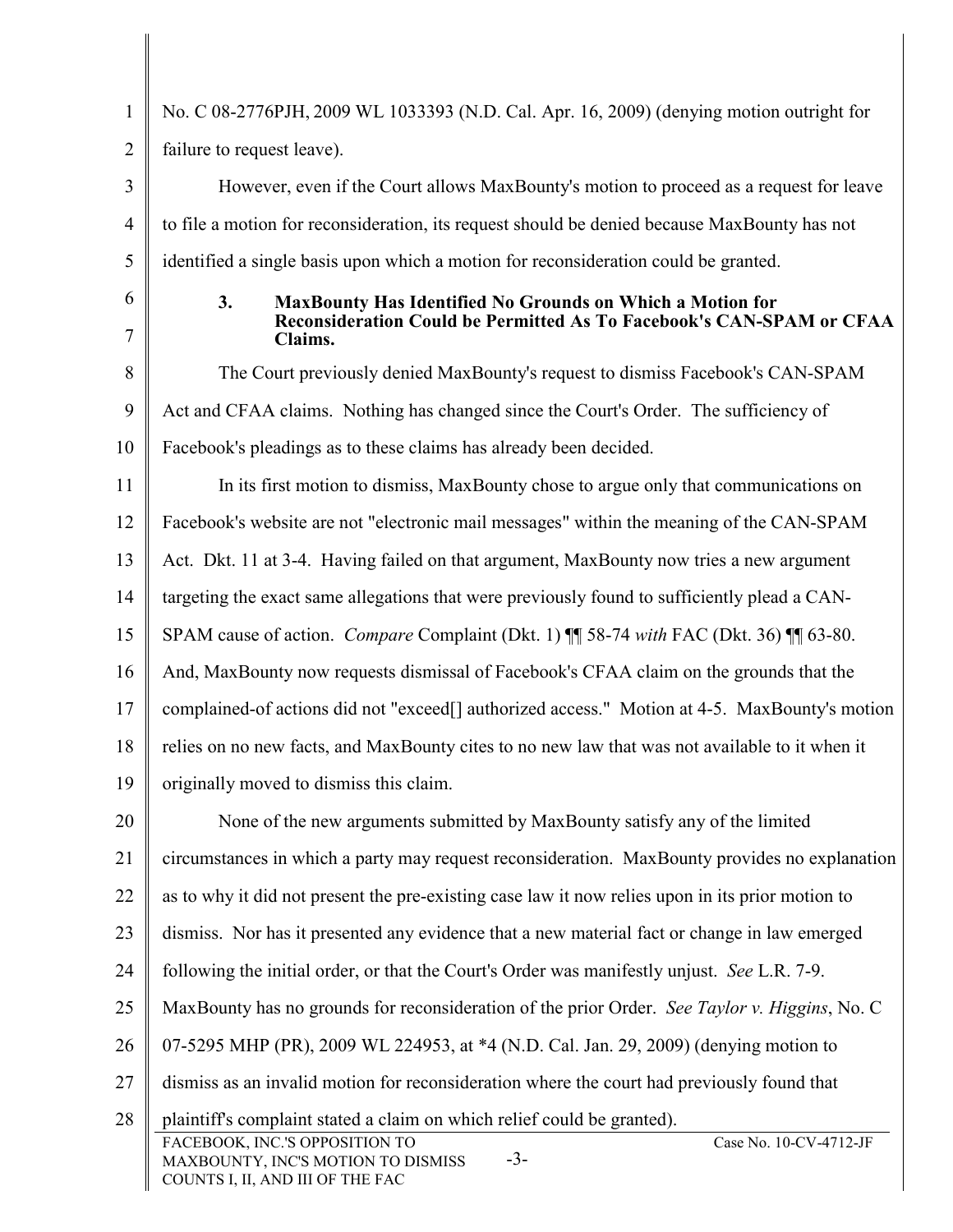- 1
- Dismiss Facebook's CAN-SPAM and CFAA Claims Fails on the Merits. B. Even If Not an Improper Request for Reconsideration, MaxBounty's Request to
- 2 3

4

5

1. MaxBounty's Request to Dismiss Facebook's CAN-SPAM Claim Is Contrary to the Plain Language of the Act.

While the Court need not address MaxBounty's belated arguments on dismissal of Facebook's CAN-SPAM claim, they are easily dispatched.

6 7 8 9 10 11 12 MaxBounty first claims that Facebook has failed to state a claim because it has alleged that the victims of MaxBounty's scam, who MaxBounty does not know, ultimately send the subject messages. This ignores Facebook's allegations that (a) at least one of its affiliates, Mitchell Fillmore, sent subject messages; and (b) affiliates like Mr. Fillmore, in turn, duped Facebook users into sending additional messages. FAC  $\P$  50-53. The CAN-SPAM Act's initiator liability provisions prevent MaxBounty from using victims of its viral schemes as shields.

13 14 15 The CAN-SPAM Act makes it unlawful for a person to "initiate the transmission" of a "commercial electronic mail message" that contains false or misleading header information or subject lines. 15 U.S.C. § 7704(a). Under the Act, "initiate" means "to originate or transmit such

16 message or to *procure the origination or transmission of such message*." 15 U.S.C. § 7702(9)

17 (emphasis added). To "procure" the origination or transmission of a message means

18 19 "intentionally to pay or provide other consideration to, or induce, another person to initiate such a message on one's behalf." 15 U.S.C. § 7702(12).

20 21 22 23 24 25 26 27 28 FACEBOOK, INC.'S OPPOSITION TO -4- Case No. 10-CV-4712-JF The claims in both the Complaint and the FAC are the same with respect to allegations that MaxBounty initiated the transmission of unsolicited electronic mail messages to Facebook users. At MaxBounty's direction, Mr. Fillmore and other affiliates, who are Facebook users, sent such messages to other Facebook users, and so on and so forth. Complaint  $\P$  49; FAC  $\P$  54. Indeed, Facebook addressed this very issue in its opposition to MaxBounty's first motion to dismiss. See Dkt. 31 at 3-4. Facebook's complaint alleges that "Defendant encourages its affiliates to deceptively induce Facebook users to send unsolicited commercial messages (spam) to their friends" and "trick[s] Facebook users into executing malicious computer code that cause[s] messages to be automatically sent to all their Facebook friends." Complaint ¶ 49; FAC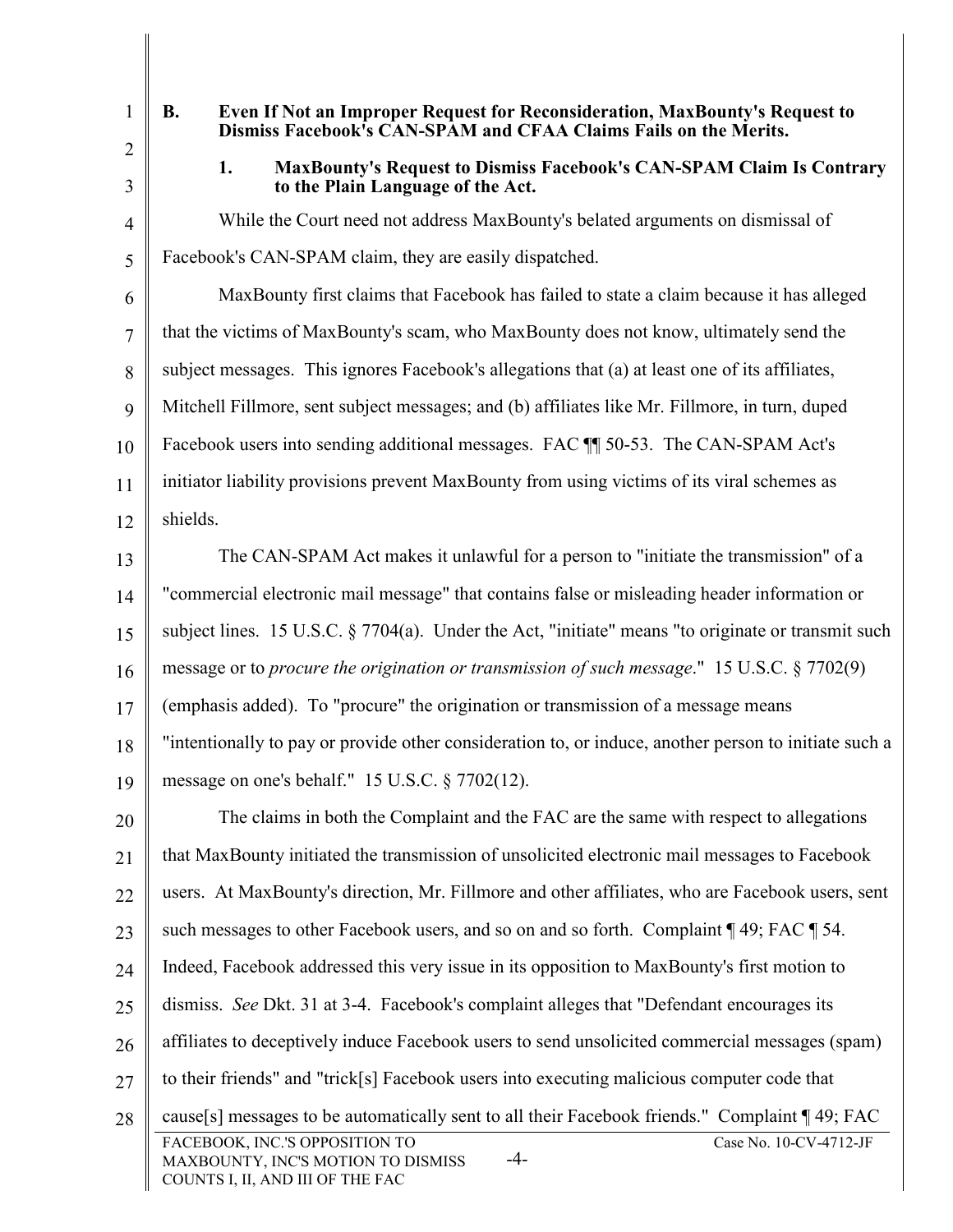| $\mathbf{1}$   | 154. Facebook further alleges that MaxBounty provides compensation to its affiliates for                                                                 |
|----------------|----------------------------------------------------------------------------------------------------------------------------------------------------------|
| $\overline{2}$ | inducing Facebook users to send these messages to their friends. Complaint 142; FAC 142.                                                                 |
| 3              | MaxBounty pays its affiliates based on the amount of traffic driven to its customers' websites,                                                          |
| 4              | which creates an incentive for MaxBounty's affiliates to maximize the number of Facebook users                                                           |
| 5              | who are ultimately fed bogus offers. Complaint $\P$ 42; FAC $\P$ 42. MaxBounty is aware that its                                                         |
| 6              | affiliates use Facebook to direct traffic to its customers' websites and pays its affiliates to do so.                                                   |
| 7              | Complaint ¶ 43-44; FAC ¶ 49-53.                                                                                                                          |
| 8              | Through these acts, MaxBounty has "procured the origination or transmission" of the                                                                      |
| 9              | messages at issue. Indeed, the Federal Trade Commission, in fulfilling its rule-making duties,                                                           |
| 10             | explains that the definition of "initiate" in the Act is expressly intended to include actions of                                                        |
| 11             | affiliate marketers like MaxBounty:                                                                                                                      |
| 12             | By agreeing in advance to pay an affiliate for sales to persons who                                                                                      |
| 13             | come to a marketer's website as a result of an affiliate's referral, a<br>seller or marketer creates an <i>inducement</i> for the affiliate to originate |
| 14             | or transmit commercial email messages to the public. In the<br>language of the Act, the seller induces another person — the                              |
| 15             | affiliate — to <i>initiate</i> messages on the seller's behalf.                                                                                          |
| 16             | See Federal Trade Commission, 16 CFR Part 316 Definitions and Implementation Under the                                                                   |
| 17             | CAN-SPAM Act; Final Rule, 73 Fed. Reg. 29661 (May 21, 2008) (emphasis added).                                                                            |
| 18             | The Complaint and the FAC both allege that MaxBounty is compensating its affiliates,                                                                     |
| 19             | and thereby inducing them to take the actions described in the complaint. Complaint $\P$ 42-43;                                                          |
| 20             | FAC ¶ 42-53. MaxBounty asserts that it cannot be liable because it simply hosts computer                                                                 |
| 21             | servers "behind the scenes" to manage Internet traffic between Internet advertisers and merchants                                                        |
| 22             | who sell goods and services on the Internet in order to "ensure that the Internet advertisers who                                                        |
|                | refer buying customers to merchants are paid appropriate referral fees." Motion at 4. This is                                                            |
| 23<br>24       | directly contrary to the allegations in the complaint. Facebook has asserted that MaxBounty                                                              |
| 25             | promised to provide advance payments to affiliates who engaged in deceptive campaigns on                                                                 |
| 26             | Facebook. Complaint ¶ 44; FAC ¶ 52. In Mr. Fillmore's case, he was offered an advance                                                                    |
|                | payment of \$30,000 if he would agree to continue driving viral Facebook campaigns despite                                                               |
| 27<br>28       | actual knowledge that Facebook had removed prior campaigns. FAC ¶ 52. MaxBounty's attempt                                                                |
|                | FACEBOOK, INC.'S OPPOSITION TO<br>Case No. 10-CV-4712-JF<br>$-5-$<br>MAXBOUNTY, INC'S MOTION TO DISMISS<br>COUNTS I, II, AND III OF THE FAC              |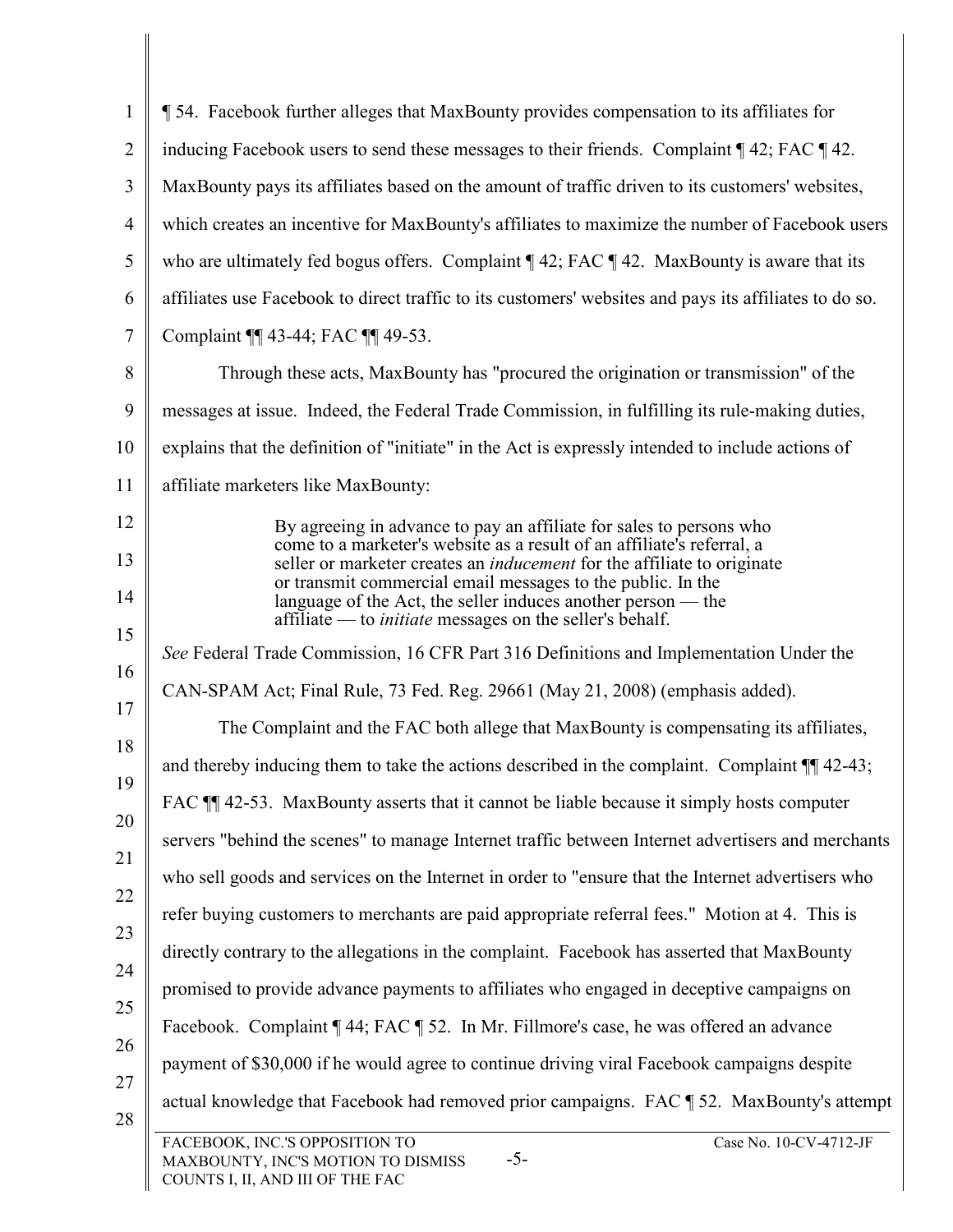- 1 2 3 4 5 6 7 8 9 10 11 12 13 14 15 to twist Twombly notwithstanding, at this stage all reasonable inferences from the allegations in the complaint are to be taken as true. Ashcroft v. Iqbal, 129 S. Ct. 1937, 1949 (U.S. 2009). Next, MaxBounty belatedly argues that since Facebook has not provided the exact header information in its Complaint or FAC, it cannot state a claim under the CAN-SPAM Act. First, Facebook has properly alleged that MaxBounty initiated messages sent to Facebook users in the campaigns. Complaint ¶¶ 46-48; FAC ¶¶ 44-48; see also Complaint ¶ 49; FAC ¶ 54 ("Defendant's affiliates accomplish this by inducing Facebook users to send the messages, by stating on the Facebook Page that users will not receive their free gift unless they send such a message to ALL their Facebook friends, and by tricking Facebook users into executing malicious computer code that causes messages to be automatically sent to all their Facebook friends."). Facebook alleged that none of the messages associated with these campaigns identify MaxBounty as the initiator despite the fact that MaxBounty initiated the messages. Complaint ¶ 49; FAC  $\P$  54. By definition, each message contains false header information.<sup>1</sup> Second, MaxBounty ignores Facebook's allegations regarding deceptive subject lines (Complaint ¶ 66; FAC ¶ 72), which provide an independent basis for liability. *See* 17 U.S.C. § 7704(a)(2). 2. MaxBounty's CFAA Argument Ignores Ninth Circuit Precedent.
- 16

17 18 19 20 21 22 23 MaxBounty's Motion ignores recent Ninth Circuit case law that effectively negates its argument regarding Facebook's CFAA claim.<sup>2</sup> MaxBounty argues that, as Facebook users, both it and its affiliates have been granted access to the Facebook site and therefore cannot "exceed[] authorized access" within the meaning of 18 U.S.C. § 1030(a)(4), even if MaxBounty and its affiliates take actions that violate Facebook's terms of use. Motion at 7-9 (citing LVRC Holdings, LLC v. Brekka, 581 F.Supp.2d 1127 (9th Cir. 2009); AtPac, Inc. v. Aptitude Solutions, Inc., 730 F.Supp.2d 1174 (E.D. Cal. 2010)). However, on April 28, 2011, the Ninth Circuit held that an

24

<sup>25</sup> 26 27  $\overline{a}$ <sup>1</sup> MaxBounty's application of *Facebook v. ConnectU* (489 F.Supp.2d 1087 (N.D. Cal. 2007)) is baffling. There, the court dismissed the CAN-SPAM claims with leave to amend because Facebook did not allege that the "headers were misleading or false as to the *source* from which they originated, or in any other manner." Id.at 1094-95 (emphasis in original). Here, Facebook has alleged that messages associated with at least two campaigns initiated by MaxBounty were false and misleading, as they did not identify MaxBounty as the source.

<sup>28</sup>  FACEBOOK, INC.'S OPPOSITION TO MAXBOUNTY, INC'S MOTION TO DISMISS COUNTS I, II, AND III OF THE FAC -6- Case No. 10-CV-4712-JF  $2$  Notably, MaxBounty relies only on case law that existed prior to filing its first motion to dismiss in order to make this new argument.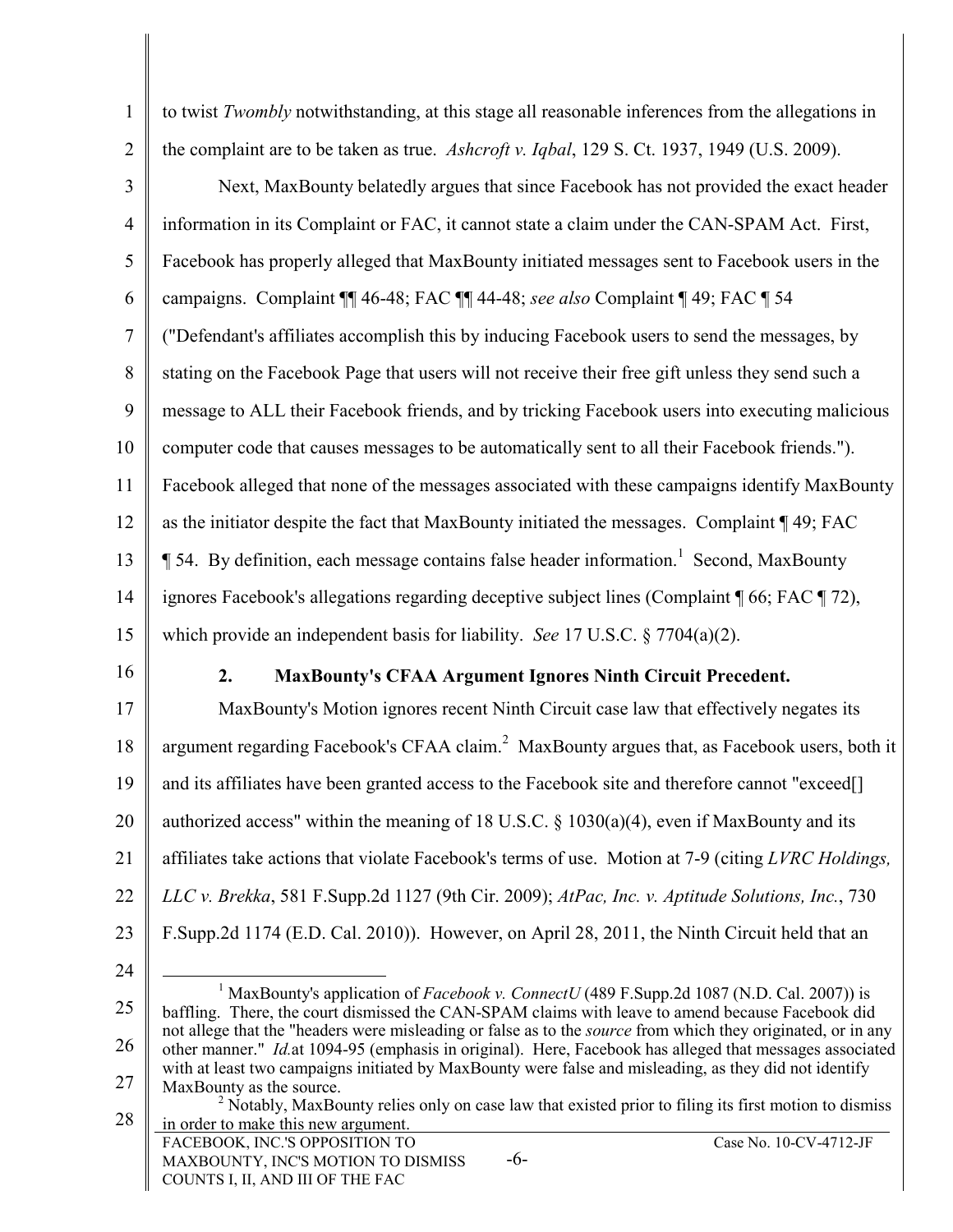1 2 3 4 5 6  $\overline{a}$ employee can, in fact, exceed authorized access under the CFAA by violating the employer's computer use restrictions. U.S. v. Nosal,  $\Gamma$ . 3d  $\Gamma$ , 2011 WL 1585600, at \*1 (9th Cir. Apr. 28, 2011). Nosal distinguished Brekka, finding that the employer in Brekka had placed no use restrictions on the employee's access to its computers, and so the employee did in fact have authorization. Id. at \*6. In contrast, the employer in Nosal had placed significant use restrictions on its employees' use of computer resources, which the employees knowingly exceeded. Id.

7 8 9 10 11 12 13 14 15 As applied to this matter, Nosal supports the Court's prior denial of MaxBounty's motion to dismiss. As it stands, the FAC asserts, and MaxBounty concedes, that it and its affiliates registered for Facebook accounts and accepted Facebook's terms of use, which placed restrictions on their use of the Facebook site. See Complaint ¶¶ 12, 31-39; FAC ¶¶ 12, 31-40. Facebook's allegations are unchanged in alleging MaxBounty knowingly exceeded their authorized access, with the specific intent to defraud Facebook and its users by inducing its affiliates to engage in illegal spamming campaigns that required Facebook users to send deceptive messages regarding deceptive Facebook pages to all their friends, and by taking other actions prohibited by Facebook's Statement of Rights and Responsibilities. Complaint  $\P$  41-52; FAC  $\P$  42-57.

16 17 18 Moreover, as Facebook alleges, MaxBounty solicited at least Fillmore to recreate illegal spam campaigns specifically designed to defraud Facebook users and did so knowing that those prior campaigns had been detected and shut down by Facebook. FAC ¶ 53. In discovery,

19 20 Facebook expects to uncover the specific techniques created and offered by MaxBounty that were designed to spread spam and evade Facebook's detection and abatement efforts.

21 22 23 Irrespective of Maxbounty's defective and untimely request for the court to reconsider its prior ruling, Facebook has adequately pled a claim for relief under both CAN-SPAM and the CFAA. MaxBounty's renewed motion on these claims should be denied.

- 24 25 26 27 C. Facebook's First Amended Complaint Pleads Fraud with Particularity In granting Facebook leave to amend its complaint to perfect its common law fraud claim, the Court identified six specific areas where Facebook's complaint lacked sufficient particularity. Those six areas were:
- 28 FACEBOOK, INC.'S OPPOSITION TO MAXBOUNTY, INC'S MOTION TO DISMISS COUNTS I, II, AND III OF THE FAC -7- Case No. 10-CV-4712-JF 1. facts identifying who at MaxBounty had knowledge of the alleged scheme;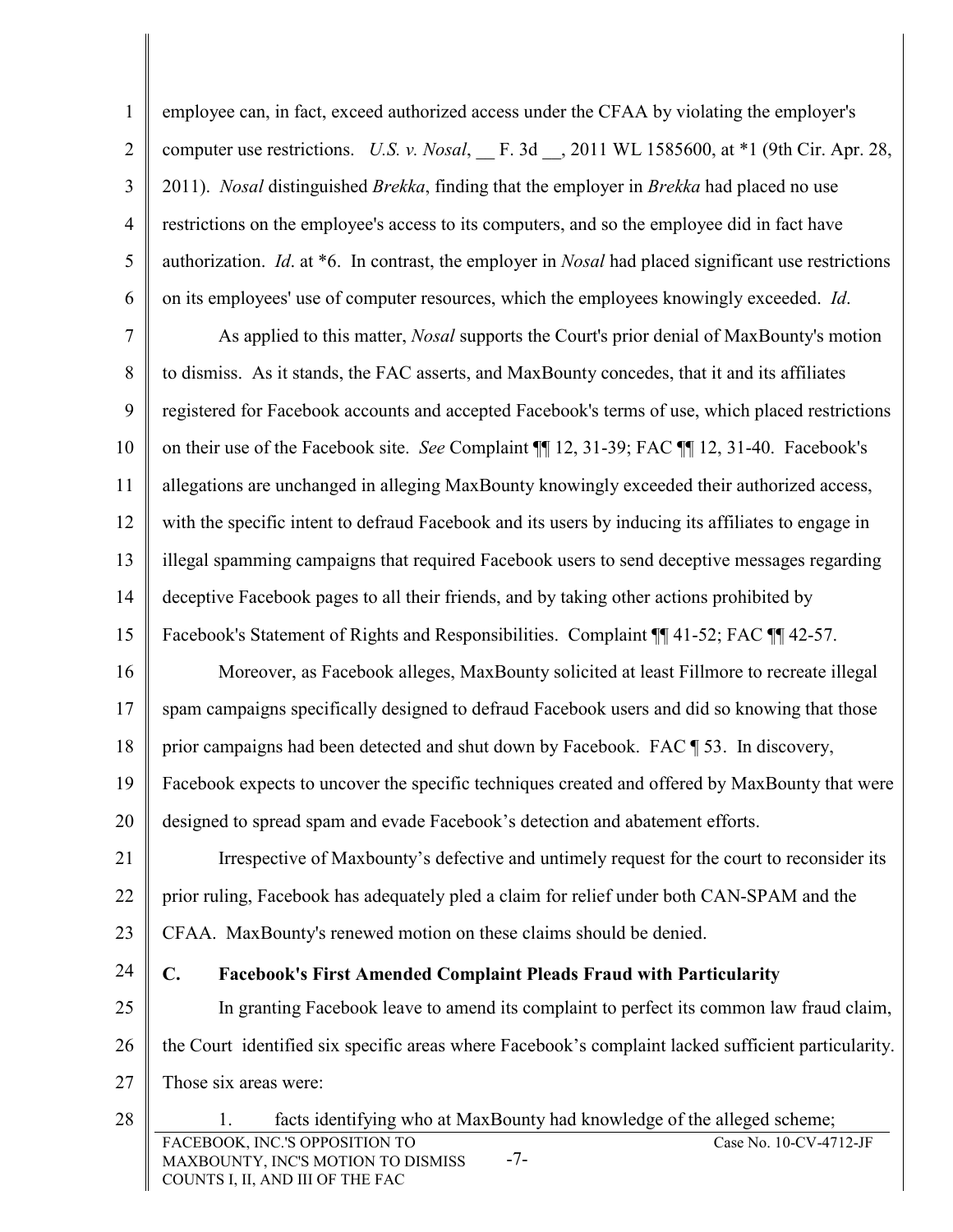| $\mathbf{1}$   | 2.                                          | facts identifying what the individuals at MaxBounty knew;                                                                    |
|----------------|---------------------------------------------|------------------------------------------------------------------------------------------------------------------------------|
| $\overline{2}$ | 3.                                          | facts identifying how MaxBounty contributed to the alleged fraud;                                                            |
| 3              | 4.                                          | facts identifying any of the affiliates responsible for creating the Facebook pages                                          |
| $\overline{4}$ |                                             | at issue;                                                                                                                    |
| 5              | 5.                                          | facts showing that MaxBounty had actual knowledge of the wrongful activity, its                                              |
| 6              |                                             | role in furthering the fraud or how MaxBounty provided substantial assistance in                                             |
| $\overline{7}$ |                                             | the wrongful activity; and                                                                                                   |
| 8              | 6.                                          | facts supporting Facebook's allegations of conspiracy.                                                                       |
| 9              | Order at 10-11.                             |                                                                                                                              |
| 10             |                                             | Facebook addressed each of these areas in its FAC, but MaxBounty stubbornly argues that                                      |
| 11             |                                             | these detailed allegations still lack the specificity necessary to plead a claim for common law                              |
| 12             | fraud. Motion at 10-12. MaxBounty is wrong. |                                                                                                                              |
| 13             |                                             | A motion to dismiss a complaint should not be granted unless, after taking all allegations                                   |
| 14             |                                             | in the complaint and the reasonable inferences to be drawn from those allegations as true, it                                |
| 15             |                                             | appears beyond a doubt that the plaintiff can prove no set of facts in support of its claim that                             |
| 16             |                                             | would entitle it to relief. Iqbal, 129 S. Ct. at 1949; Odom v. Microsoft Corp., 486 F.3d 541, 545                            |
| 17             |                                             | (9th Cir. 2007). A complaint cannot be dismissed based on the court's assessment that a plaintiff                            |
| 18             |                                             | will fail to find evidentiary support for his allegations or fail to prove his claim to the satisfaction                     |
| 19             |                                             | of the factfinder. In re Gilead Scis. Sec. Litig., 536 F.3d 1049, 1057 (9th Cir. 2008) (citing Bell                          |
| 20             |                                             | Atl. Corp. v. Twombly, 550 U.S. 544, 556 (2007)). Instead, the defendant bears the extremely                                 |
| 21             |                                             | high burden of proving that no legally cognizable claim for relief exists. Spinedex Physical                                 |
| 22             |                                             | Therapy USA, Inc. v. United Healthcare of Ariz., Inc., 661 F. Supp. 2d 1076, 1083 (D. Ariz.                                  |
| 23             |                                             | 2009) (citing <i>Hedges v. United States, 404 F.3d 744, 750 (3d Cir. 2005)); 2 James Wm. Moore et</i>                        |
| 24             |                                             | al., Moore's Federal Practice $\S 12.34[1][a]$ (3d ed. 2008)).                                                               |
| 25             |                                             | MaxBounty cannot meet this burden, as the FAC addresses each of the areas identified by                                      |
| 26             |                                             | the Court with more than a minimum level of specificity to present a cognizable claim for fraud.                             |
| 27             | 1.                                          | Who at MaxBounty had knowledge of the alleged scheme, what did those                                                         |
| 28             |                                             | individuals know, and how did MaxBounty contribute to the fraud:<br>Case No. 10-CV-4712-JF<br>FACEBOOK, INC.'S OPPOSITION TO |
|                |                                             | $-8-$<br>MAXBOUNTY, INC'S MOTION TO DISMISS<br>COUNTS I, II, AND III OF THE FAC                                              |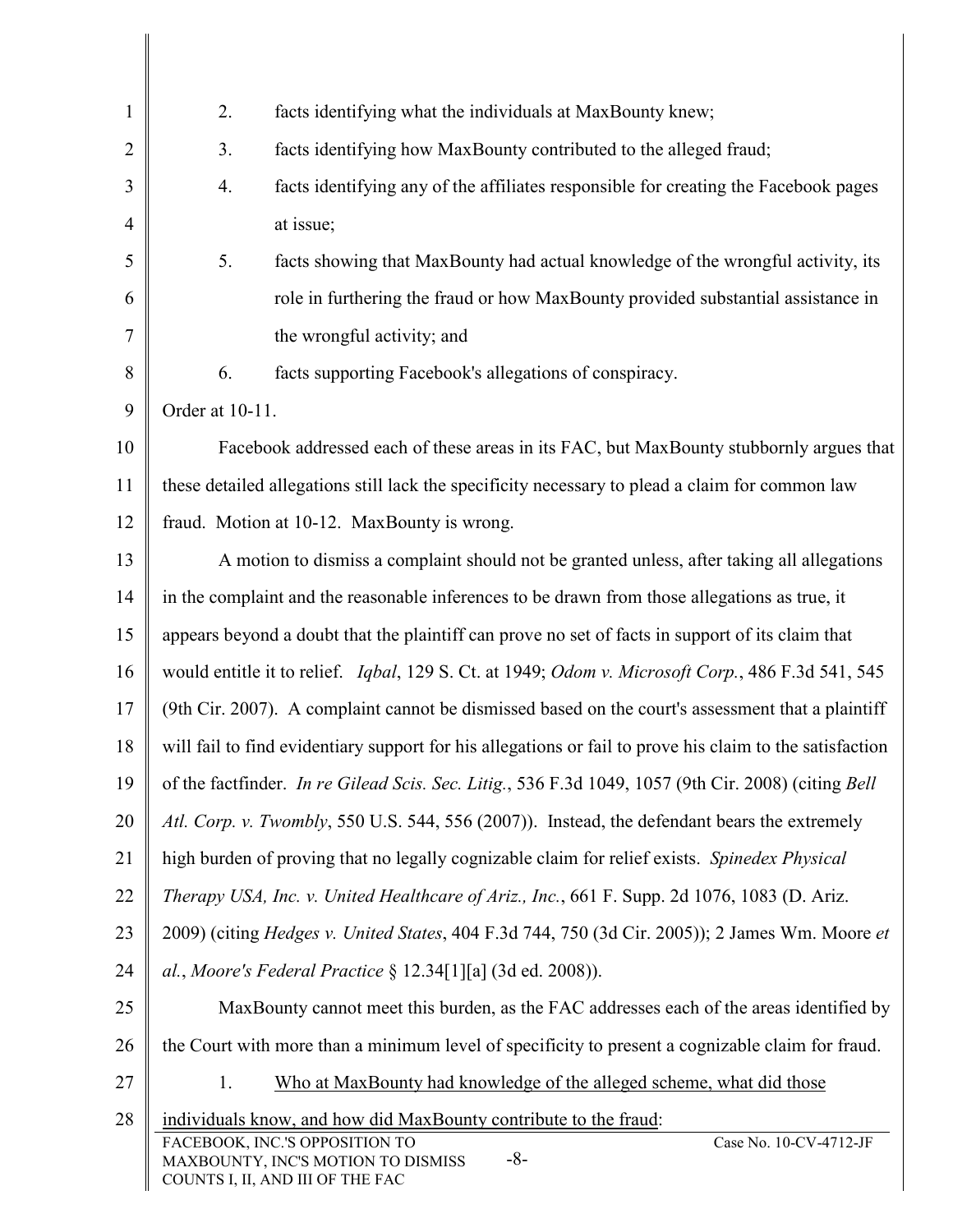| $\mathbf{1}$   | Facebook added the following allegations to the FAC that directly address each of these                                                                                                                     |
|----------------|-------------------------------------------------------------------------------------------------------------------------------------------------------------------------------------------------------------|
| $\overline{2}$ | questions with specificity:                                                                                                                                                                                 |
| 3              | 49. Defendant, through its employees, knowingly assists its                                                                                                                                                 |
| 4              | affiliates in creating these Pages. For example, one of Defendant's<br>employees, Adam Harrison, contacts affiliates who use Facebook                                                                       |
| 5              | Pages to generate customer traffic, identifies himself as<br>Defendant's Facebook Affiliate Manager, and encourages and                                                                                     |
| 6              | directs these affiliates to make specific changes to their<br>promotional Facebook Pages in order to make them more                                                                                         |
| 7              | profitable to Defendant.                                                                                                                                                                                    |
| 8              | 50. Defendant's employees, including at least Mr. Harrison and<br>likely others, directly encourage certain of its affiliates to generate<br>traffic for its contracting advertisers through fraudulent and |
| 9              | deceptive means, including posting false and deceptive promotions<br>on the Facebook site.                                                                                                                  |
| 10             |                                                                                                                                                                                                             |
| 11             | 51. In order to accomplish this, Defendant's employees, including<br>at least Mr. Harrison and likely others, mislead its affiliates into                                                                   |
| 12             | believing that Defendant's campaigns are approved by Facebook,<br>provide instruction and support on how to design these                                                                                    |
| 13             | unauthorized Facebook campaigns, and provide substantial advance<br>payments to its affiliates that agree to participate in these<br>campaigns.                                                             |
| 14             | FAC ¶ 49-51 (emphasis added).                                                                                                                                                                               |
| 15             | 2.<br><u>Identify</u> affiliates responsible for creating the Facebook pages at issue:                                                                                                                      |
| 16             | The following allegations of the FAC identify at least one affiliate responsible for creating                                                                                                               |
| 17<br>18       | the Facebook pages at issue.                                                                                                                                                                                |
| 19             | 52. For example, in March 2010, one of Defendant's affiliates,                                                                                                                                              |
| 20             | <b>Mitchell Fillmore, created Facebook Pages that offered a free</b><br>IKEA gift card using the same scheme as generally described in the                                                                  |
| 21             | paragraphs 44-48 above. Mr. Fillmore was then contacted by Mr.<br>Harrison, who informed Mr. Fillmore that he was a MaxBounty                                                                               |
| 22             | Affiliate Manager for affiliates who create Pages on Facebook. Mr.<br>Harrison provided Mr. Fillmore with technical help for designing                                                                      |
| 23             | Facebook Pages and for increasing the number of Facebook users<br>who would receive notice and act upon the offers presented in Mr.                                                                         |
| 24             | Fillmore's Facebook Pages. Mr. Harrison also encouraged Mr.<br><b>Fillmore</b> to run other Facebook campaigns for other similar offers                                                                     |
| 25             | and to use techniques that were designed to increase the<br>effectiveness of these campaigns.                                                                                                               |
| 26             | 53. Mr. Fillmore followed the advice given by Mr. Harrison, but                                                                                                                                             |
| 27             | noticed many of his Facebook Pages were taken down by Facebook<br>not long after they were posted. Mr. Fillmore grew concerned that                                                                         |
| 28             | his campaigns were not permitted by Facebook. When Mr.<br><b>Fillmore</b> raised these concerns to Mr. Harrison, Mr. Harrison                                                                               |
|                | assured Mr. Fillmore that MaxBounty approved of the<br>Case No. 10-CV-4712-JF<br>FACEBOOK, INC.'S OPPOSITION TO                                                                                             |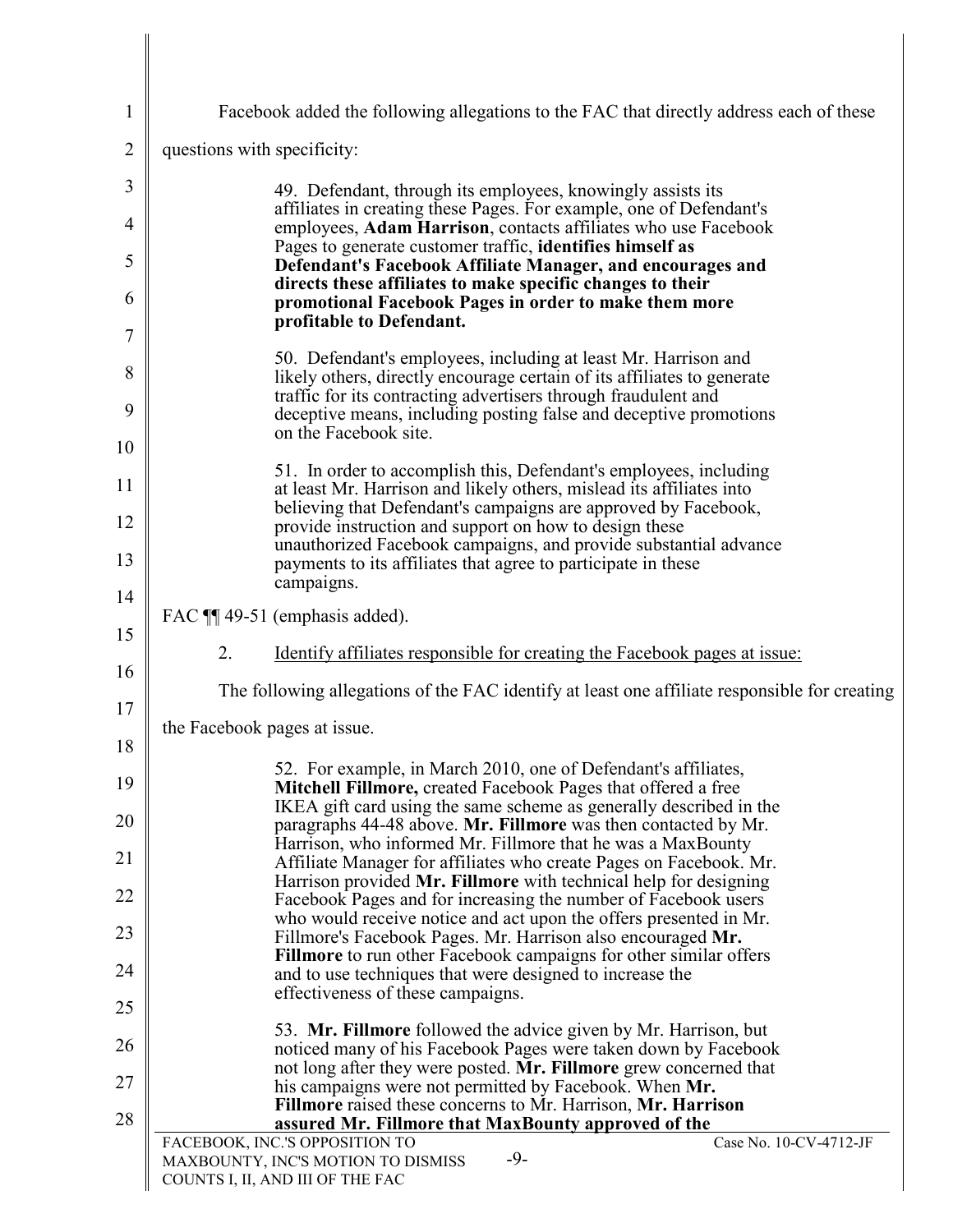| 1<br>2         | techniques used by Mr. Fillmore. He also offered Mr. Fillmore<br>a \$30,000 cash advance to continue creating similar Facebook<br>Pages.     |
|----------------|----------------------------------------------------------------------------------------------------------------------------------------------|
| 3              | FAC ¶ 52-53 (emphasis added).                                                                                                                |
| $\overline{4}$ | <u>Identify MaxBounty's knowledge of the wrong, MaxBounty's role in furthering the</u><br>3.                                                 |
| 5              | wrong, and MaxBounty's substantial assistance in the wrong:                                                                                  |
| 6              | With respect to Facebook's allegation that MaxBounty aided and abetted in the fraudulent                                                     |
| 7              | schemes, the Court found that Facebook's original complaint had specifically described the                                                   |
| 8              | primary wrong but that it had not sufficiently shown how MaxBounty knew that its affiliates were                                             |
| 9              | creating misleading Facebook pages or how it provided assistance to its affiliates. Order at 10.                                             |
| 10             | The FAC provides specifics of at least one instance in which an affiliate approached Adam                                                    |
| 11             | Harrison, a MaxBounty employee and authorized agent for MaxBounty, with concerns that his                                                    |
| 12             | techniques were not approved by Facebook, only to be reassured verbally (and with a promise of                                               |
| 13             | a \$30,000 advance payment from MaxBounty) that MaxBounty approved of the specific                                                           |
| 14             | techniques that the affiliate had used. FAC ¶ 49-53.                                                                                         |
| 15             | 4.<br>Factual support demonstrating an agreement between MaxBounty and its affiliates                                                        |
| 16             | to engage in a fraudulent scheme:                                                                                                            |
| 17             | The Court stated that in order to allege conspiracy to commit fraud, Facebook's complaint                                                    |
| 18             | must include factual support demonstrating an agreement between MaxBounty and its affiliates to                                              |
| 19             | engage in a fraudulent scheme. Order at 11. The FAC explains that not only was Adam                                                          |
| 20             | Harrison—a MaxBounty "Facebook Affiliate Manager"—aware of the types of deceptive                                                            |
| 21             | campaigns being promoted by Mr. Fillmore and other affiliates on Facebook, he in fact helped                                                 |
| 22             | Mr. Fillmore perfect his fraudulent schemes. FAC ¶ 52-53. When Mr. Fillmore became                                                           |
| 23             | concerned about the legitimacy of the schemes, MaxBounty offered to pay Mr. Fillmore in                                                      |
| 24             | advance if he would continue to create fraudulent pages. <i>Id.</i>                                                                          |
| 25             | In short, Facebook has now provided detailed and specific facts concerning MaxBounty's                                                       |
| 26             | involvement and complicity in just one of many deceptive and fraudulent Facebook schemes that                                                |
| 27             | were run through, and ultimately by, MaxBounty. The FAC also includes allegations describing                                                 |
| 28             | two specific examples of deceptive and fraudulent schemes run by MaxBounty and its affiliates.                                               |
|                | FACEBOOK, INC.'S OPPOSITION TO<br>Case No. 10-CV-4712-JF<br>$-10-$<br>MAXBOUNTY, INC'S MOTION TO DISMISS<br>COUNTS I, II, AND III OF THE FAC |